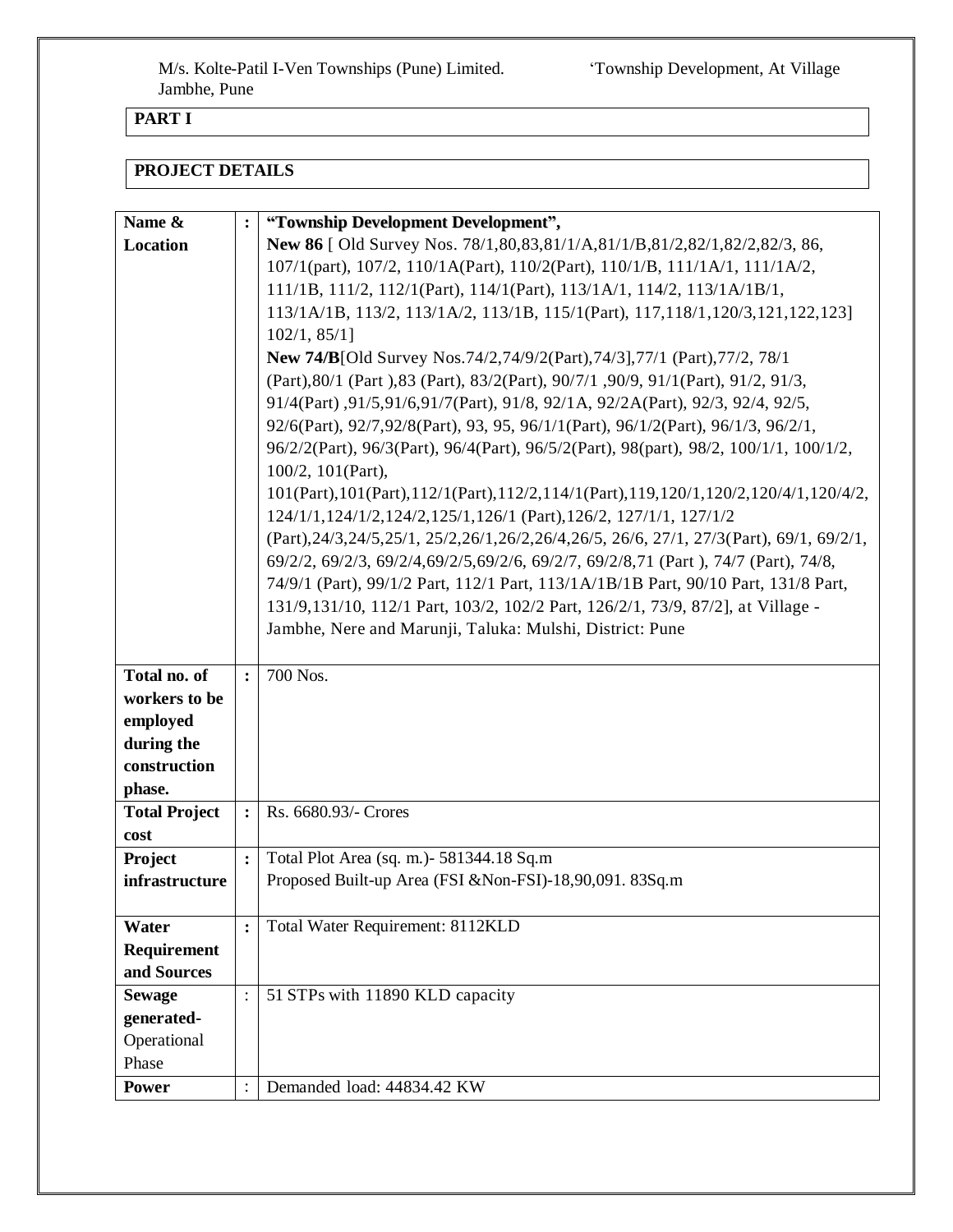| <b>Solid waste</b> | $\bullet$<br>$\bullet$ |                               |
|--------------------|------------------------|-------------------------------|
| from:              |                        | Total Solid Waste generation- |
| Garbage:           |                        | Dry-19901 kg/day              |
|                    |                        | Wet-25788 Kg/Day              |
|                    |                        |                               |

# **PART II**

### **ENVIRONMENTAL MANAGEMENT PLAN**

| <b>Environmental</b> | <b>Phase</b>       | <b>Project Activity</b>                         | <b>Potential Impacts</b>                                                                    | <b>Mitigation</b>                                                                                                                                                                                                                   |
|----------------------|--------------------|-------------------------------------------------|---------------------------------------------------------------------------------------------|-------------------------------------------------------------------------------------------------------------------------------------------------------------------------------------------------------------------------------------|
| Component            |                    |                                                 |                                                                                             | <b>Measures</b>                                                                                                                                                                                                                     |
|                      |                    | Site Clearance /<br>Operation                   | <b>Dust Pollution</b>                                                                       | of<br>Wetting<br>area<br>before clearing.<br>Erecting<br>barricade<br>around construction<br>site.                                                                                                                                  |
|                      | Construction       | Heavy vehicle<br>Maintenance /<br>operation     | <b>Air Pollution</b><br>Dust generation.                                                    | Trucks<br>carrying<br>earth, sand or stone<br>shall<br>be<br>covered<br>tarpaulin<br>with<br>to<br>avoid spilling.<br>All vehicles should                                                                                           |
|                      | Phase              |                                                 |                                                                                             | have valid PUC.                                                                                                                                                                                                                     |
| Air Quality          |                    | Construction of<br>Structures and<br>earth work | Dust due to cutting<br>and filling.                                                         | Water<br>should<br>be<br>while<br>sprayed<br>construction activity<br>is going<br>on.<br>All<br>vehicles<br>delivering<br>materials should be<br>properly<br>covered.<br>RMC will be used<br>through<br>the<br>out<br>construction. |
|                      | Operation<br>Phase | Traffic plying on<br>road<br>DG Set operation   | Increase in Air<br>Pollutant<br>Concentration in<br>some locations.<br><b>Air Pollution</b> | flow<br>Smooth<br>$\sigma$<br>traffic, Regulation of<br>pollution<br>air<br>by<br>legislation<br>and<br>public awareness.<br>DG Sets adhering to<br><b>CPCB Norms.</b>                                                              |
|                      |                    |                                                 |                                                                                             | Proper maintenance                                                                                                                                                                                                                  |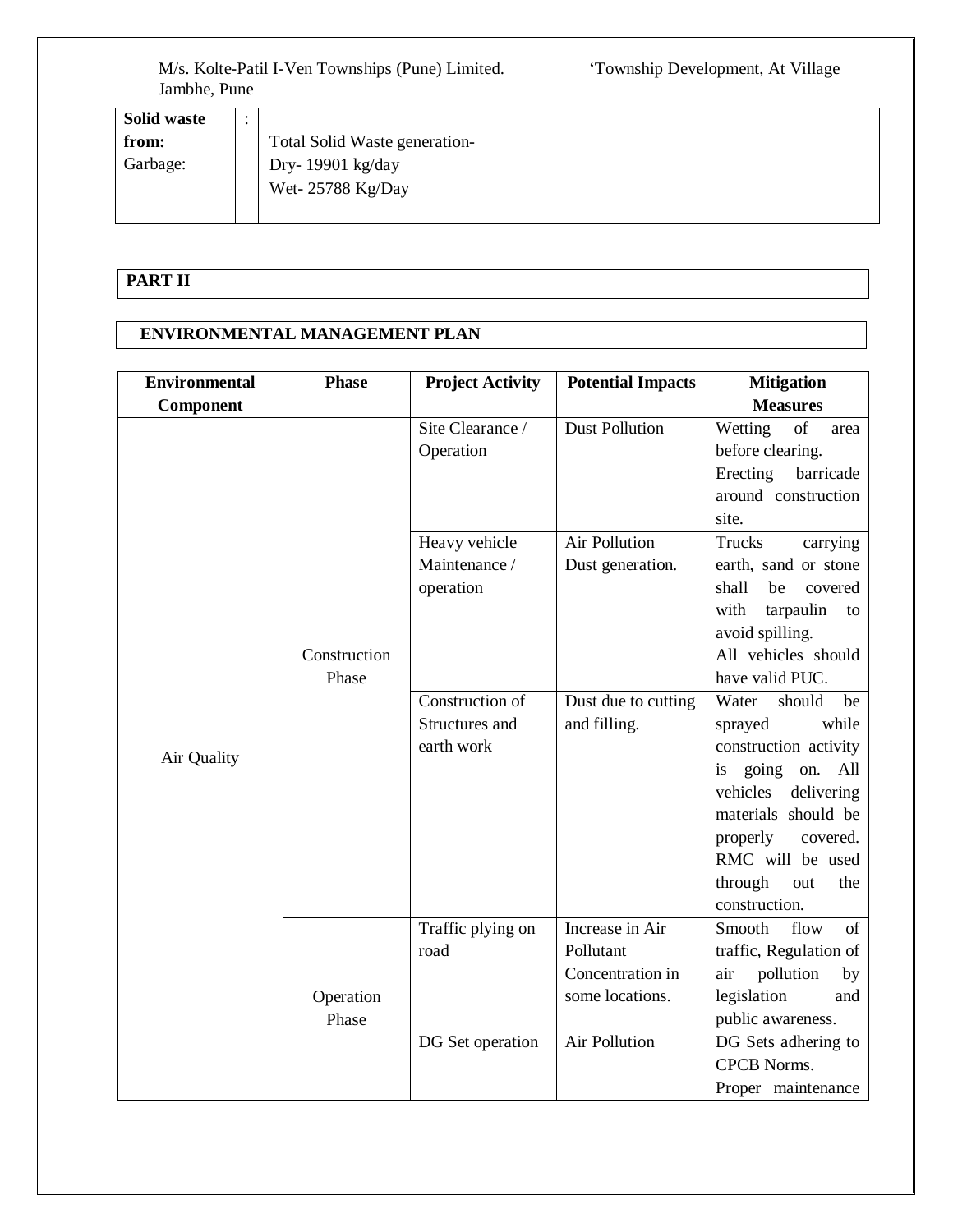| <b>Environmental</b> | <b>Phase</b> | <b>Project Activity</b>          | <b>Potential Impacts</b>     | <b>Mitigation</b>                             |
|----------------------|--------------|----------------------------------|------------------------------|-----------------------------------------------|
| <b>Component</b>     |              |                                  |                              | <b>Measures</b>                               |
|                      |              |                                  |                              | of DG Sets.                                   |
|                      |              | Heavy vehicle                    | Increased vehicular          | The vehicles use for                          |
|                      |              | maintenance /                    | noise                        | construction activity                         |
|                      |              | operation                        |                              | should confirm to                             |
|                      |              |                                  |                              | emission norms of                             |
|                      | Construction |                                  |                              | CPCB.                                         |
|                      | Phase        | Construction of                  | Noise from                   | Employing                                     |
|                      |              | structures and                   | Vibrators,                   | electrically operated                         |
|                      |              | earth work                       | <b>Concrete Batching</b>     | construction                                  |
|                      |              |                                  | Plants etc.                  | equipment.                                    |
|                      |              |                                  |                              | Providing ear plugs                           |
|                      |              |                                  |                              | for workers.                                  |
| Noise Quality        |              | Vehicular traffic                | Increased vehicular          | Ensuring<br>smooth                            |
|                      |              |                                  | noise due to                 | traffic.<br>of<br>flow                        |
|                      |              |                                  | increased traffic            | Parking provided as                           |
|                      |              |                                  |                              | per norms.                                    |
|                      |              |                                  |                              | Provision of trees                            |
|                      | Operation    |                                  |                              | along the periphery                           |
|                      | Phase        |                                  |                              | of the boundary wall                          |
|                      |              |                                  |                              | shall act as noise                            |
|                      |              |                                  |                              | buffer.                                       |
|                      |              | DG Set operation                 | Increased noise              | DG Sets adhering to                           |
|                      |              |                                  | level                        | <b>CPCB Norms.</b>                            |
|                      |              |                                  |                              | Proper maintenance                            |
|                      |              |                                  |                              | of DG Sets.                                   |
|                      | Construction | <b>Construction Staff</b>        | Strain on the water          | Drinking water shall                          |
|                      | Phase        | water requirement                | supply in the                | be purchased from                             |
| Water                |              |                                  | vicinity                     | market by tankers.                            |
|                      | Operation    | <b>Building</b> users            | Strain on the water          | By irrigation dept or                         |
|                      | Phase        | water requirement                | supply in the                | by recycled water                             |
|                      |              |                                  | vicinity.                    | from STP.                                     |
|                      |              | Storage of                       | Pollution due to             | of<br>Storage<br>all                          |
|                      |              | petroleum and<br>other chemicals | spills and mixing            | petroleum products                            |
|                      |              |                                  | of construction<br>materials | must be located on                            |
|                      |              |                                  |                              | impervious<br>layers<br>viz. concrete.<br>The |
| Soil                 | Construction |                                  |                              | surface runoff of the                         |
|                      | Phase        |                                  |                              | storage site<br>must                          |
|                      |              |                                  |                              | pass through oil /                            |
|                      |              |                                  |                              | grease traps.                                 |
|                      |              | Construction                     | Pollution due to             | Concrete and such                             |
|                      |              | Debris and Earth                 | mixing of concrete           | debris<br>should<br>be                        |
|                      |              |                                  |                              |                                               |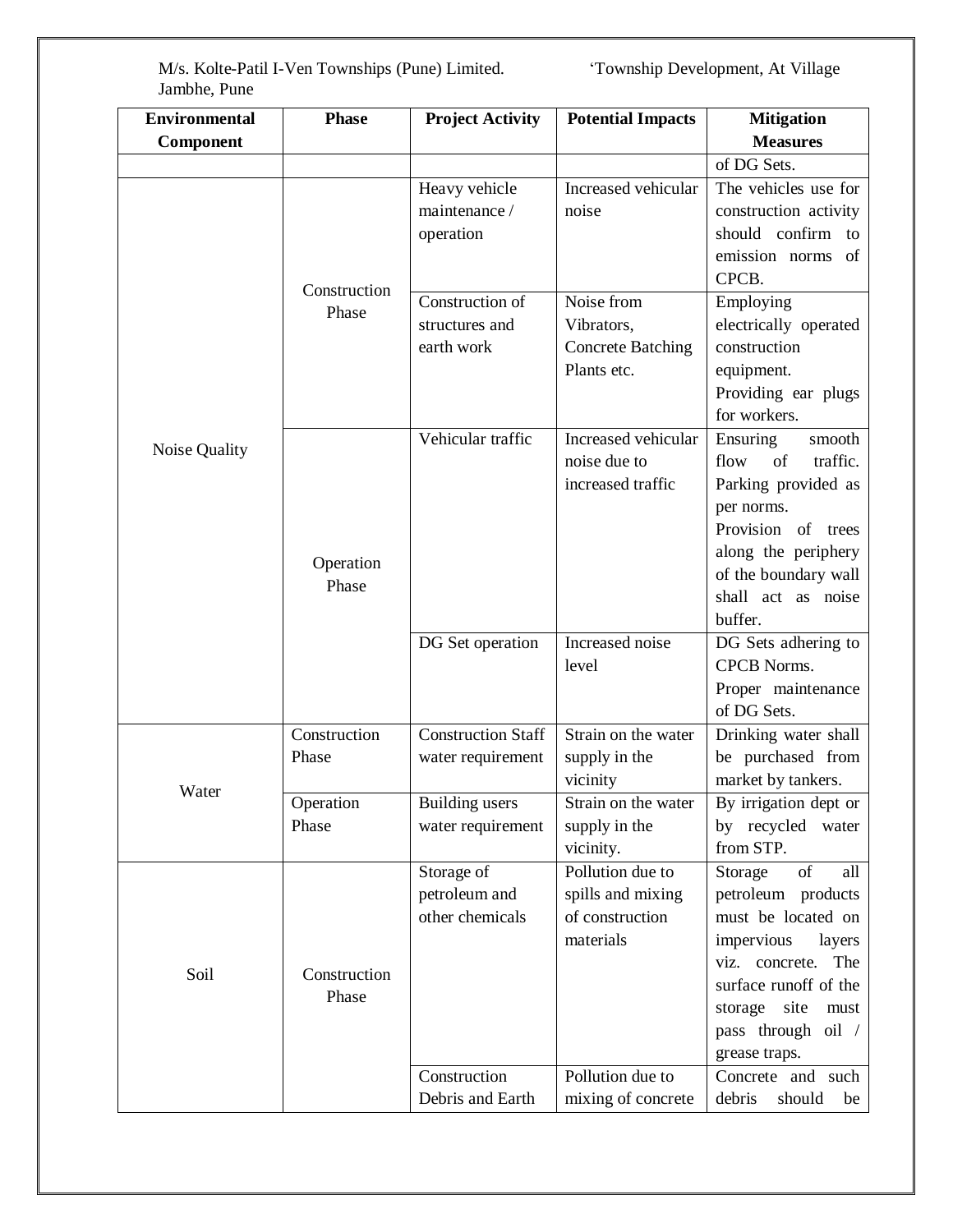| <b>Environmental</b> | <b>Phase</b>       | <b>Project Activity</b>                                  | <b>Potential Impacts</b>                                                                     | <b>Mitigation</b>                                                                                                                                                                                                                                                        |
|----------------------|--------------------|----------------------------------------------------------|----------------------------------------------------------------------------------------------|--------------------------------------------------------------------------------------------------------------------------------------------------------------------------------------------------------------------------------------------------------------------------|
| Component            |                    |                                                          |                                                                                              | <b>Measures</b>                                                                                                                                                                                                                                                          |
|                      |                    | material                                                 | with soil                                                                                    | stored in a container<br>or separate location<br>within the site and<br>finally<br>sent<br>to<br>disposal site.                                                                                                                                                          |
|                      |                    | Transportation of<br>hazardous<br>material               | Hazardous<br>chemicals from<br>accidental spills<br>polluting surface<br>water body nearby.  | Transpiration<br>of<br>hazardous<br>material<br>and storage as per<br>safety rules.<br>Regulation on load<br>carried and speed.                                                                                                                                          |
|                      |                    | Residual<br>Paints/Solvents<br>/ Bituminous<br>materials | Contamination of<br>soil                                                                     | Shall be given to<br>authorized recyclers<br>/site.<br><b>Bituminous</b><br>materials /any other<br>chemicals shall not<br>be allowed to leach<br>into the soil.                                                                                                         |
|                      |                    | Heavy vehicle<br>maintenance /<br>operation              | Oil Spillage                                                                                 | of<br>Most<br>the<br>machines operating<br>on the site will be<br>electricity operated.<br>Oil trays will be<br>below<br>kept<br>all<br>potential oil spillage<br>points and oil shall<br>be collected in trays<br>given<br>and<br>to<br>authorized recyclers/<br>sites. |
|                      | Operation<br>Phase | Operation                                                | Soil contamination<br>due to surface run<br>off/Oil & grease<br>dripping<br>form<br>vehicles | Oil & grease traps<br>shall be installed on<br>sewers and S.W.D.<br>discharge points in<br>to Municipal sewers<br>drains.<br>The<br>and<br>sludge<br>collected<br>from Oil separators<br>should be disposed                                                              |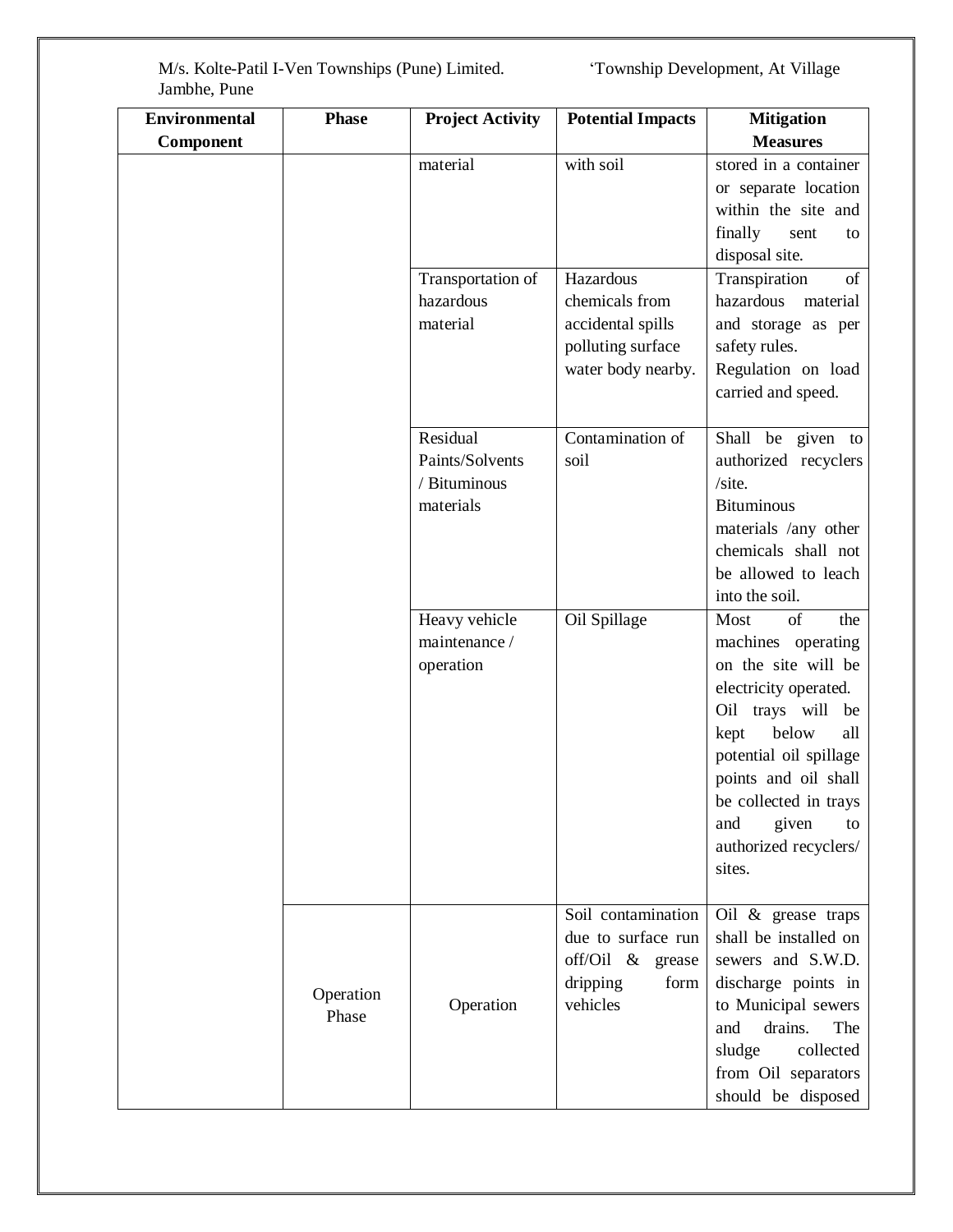| <b>Environmental</b>                                                                                       | <b>Phase</b> | <b>Project Activity</b>       | <b>Potential Impacts</b>    | <b>Mitigation</b>                        |
|------------------------------------------------------------------------------------------------------------|--------------|-------------------------------|-----------------------------|------------------------------------------|
| Component                                                                                                  |              |                               |                             | <b>Measures</b>                          |
|                                                                                                            |              |                               |                             | authorized dumping<br>sites.             |
|                                                                                                            |              |                               | Improper disposal           | All the solid waste                      |
|                                                                                                            |              |                               | of<br>plastic               | generated should be                      |
|                                                                                                            |              |                               | waste/kitchen west          | separated<br>at<br>the                   |
|                                                                                                            |              |                               | sludge<br>and<br>of         | source.                                  |
|                                                                                                            |              |                               | treatment<br>plants         | Dry garbage will be                      |
|                                                                                                            |              |                               | cause<br>can                | handed<br>over                           |
|                                                                                                            |              |                               | environmental               | corporation.                             |
|                                                                                                            |              |                               | hazards.                    | Wet garbage shall be                     |
|                                                                                                            |              | Solid Waste                   |                             | treated<br>by                            |
|                                                                                                            |              | generation                    |                             | biosynthetic                             |
|                                                                                                            |              |                               |                             | composting<br>and                        |
|                                                                                                            |              |                               |                             | shall be used<br>as                      |
|                                                                                                            |              |                               |                             | manure.                                  |
|                                                                                                            |              |                               |                             | The<br>sludge                            |
|                                                                                                            |              |                               |                             | by the<br>generated                      |
|                                                                                                            |              |                               |                             | Treatment<br>Sewage                      |
|                                                                                                            |              |                               |                             | Plant can be used for                    |
|                                                                                                            |              |                               |                             | Gardening.                               |
|                                                                                                            |              | Transpiration of<br>hazardous | Hazardous<br>chemicals from | Regulation on load<br>carried and speed. |
|                                                                                                            |              | material                      | accidental spill            | <b>Barriers</b><br>be<br>to              |
|                                                                                                            |              |                               |                             | erected<br>near                          |
|                                                                                                            |              |                               |                             | sensitive locations.                     |
| Even after taking precautions if soil is found to be contaminated, it shall be removed and disposed off to |              |                               |                             |                                          |
| authorized site                                                                                            |              |                               |                             |                                          |
|                                                                                                            |              | Construction of               | Migration of fauna          | All the machines                         |
|                                                                                                            |              | structures and                | due to construction         | operating on the site                    |
|                                                                                                            |              | earth work.                   |                             | be<br>electricity<br>will                |
|                                                                                                            |              |                               |                             | operated. Machines                       |
|                                                                                                            |              |                               |                             | and vehicles should                      |
|                                                                                                            |              |                               |                             | be maintained well                       |
|                                                                                                            | Construction |                               |                             | to keep their noise at                   |
| Ecology                                                                                                    | Phase        |                               |                             | a minimum                                |
|                                                                                                            |              |                               |                             |                                          |
|                                                                                                            |              |                               |                             |                                          |
|                                                                                                            |              | Transportation of             | Loss of vegetation          | Regulation on load                       |
|                                                                                                            |              | hazardous                     | from chemical               | carried and speed.                       |
|                                                                                                            |              | materials                     | spills                      |                                          |
|                                                                                                            | Operation    | Operation                     | Increase exposure           | Enactment and                            |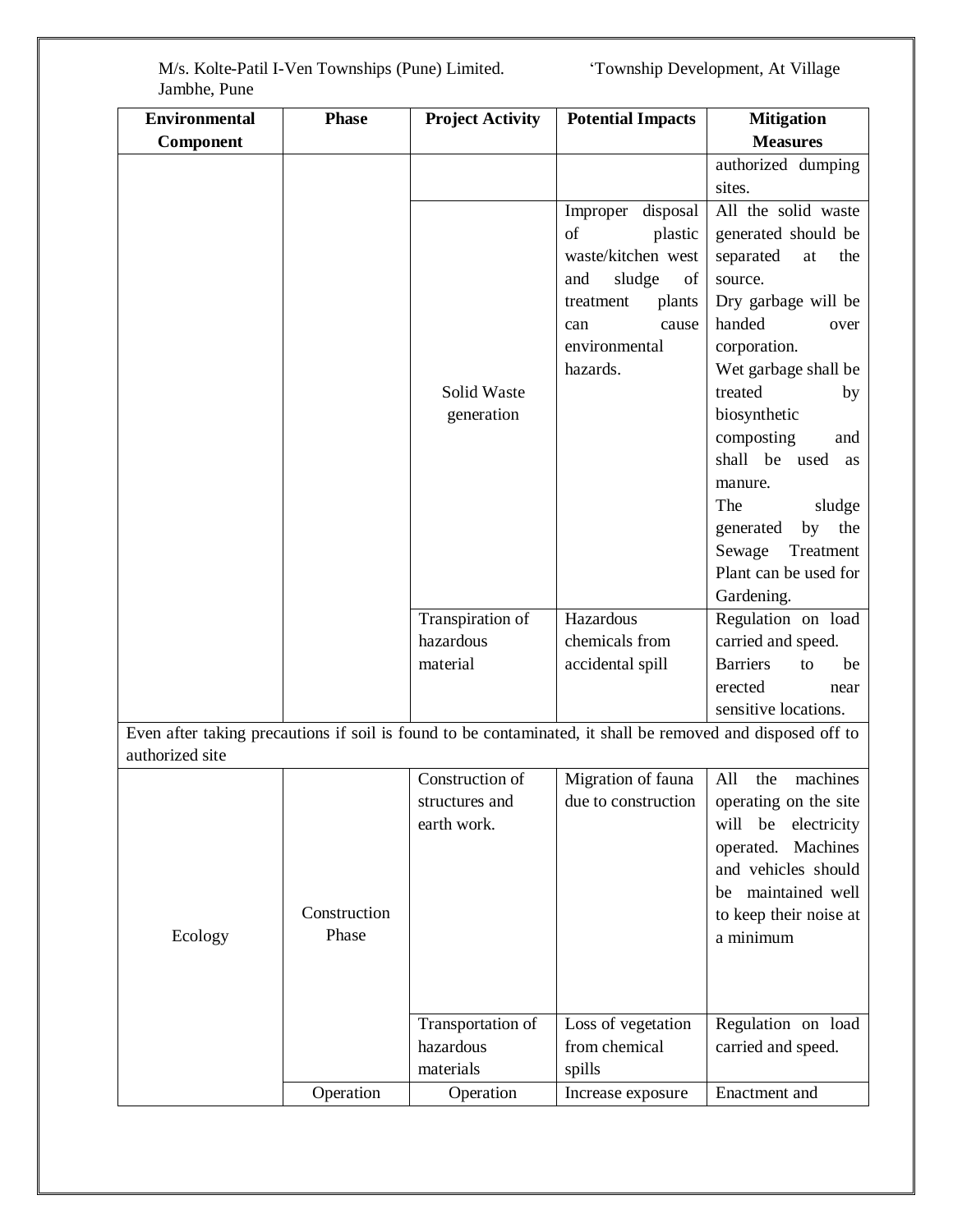| <b>Environmental</b> | <b>Phase</b> | <b>Project Activity</b> | <b>Potential Impacts</b> | <b>Mitigation</b>   |
|----------------------|--------------|-------------------------|--------------------------|---------------------|
| <b>Component</b>     |              |                         |                          | <b>Measures</b>     |
|                      | Phase        |                         | to anthropogenic         | enforcement of laws |
|                      |              |                         | activities.              | regulating human    |
|                      |              |                         |                          | intrusions.         |